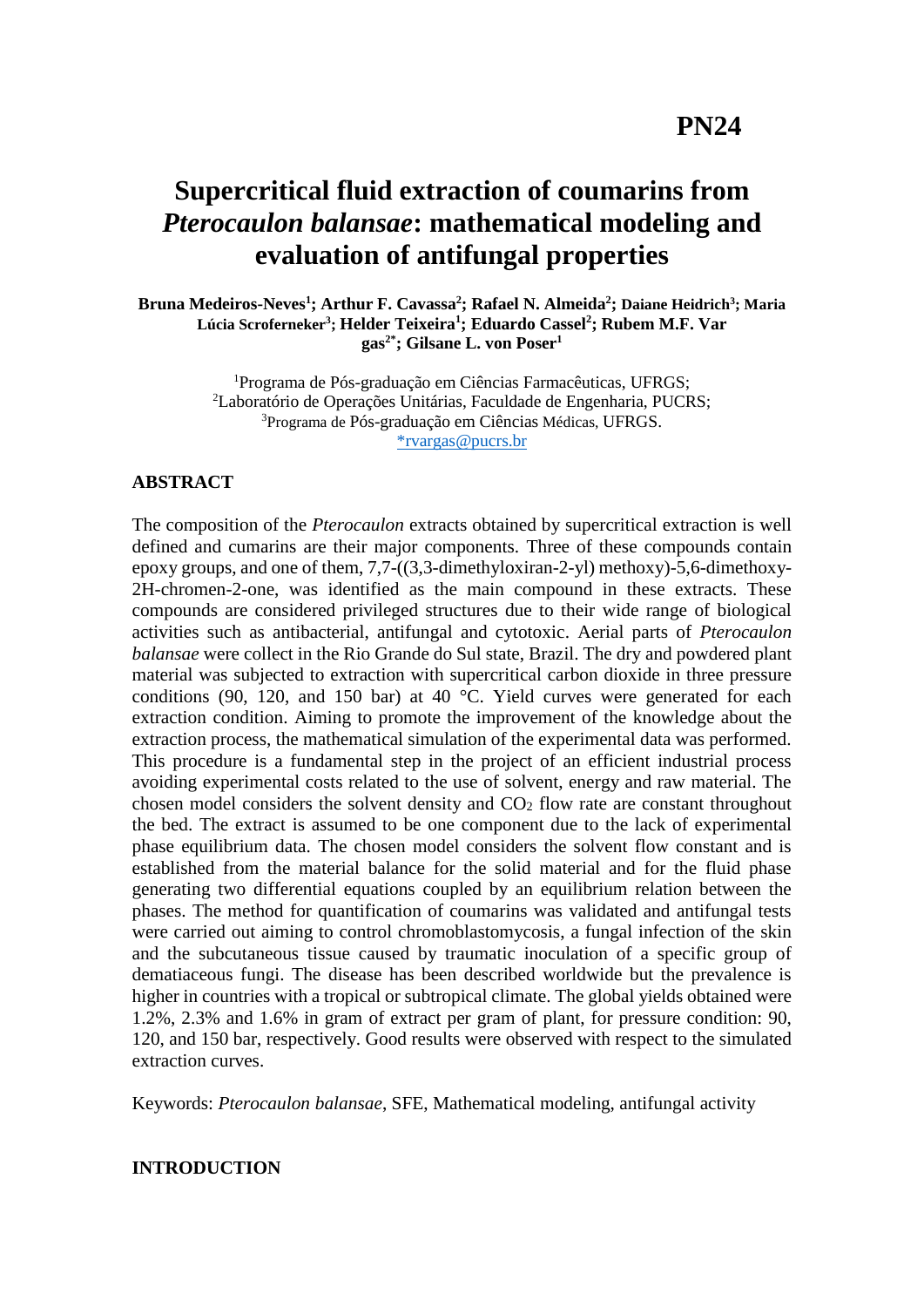Plants from the genus *Pterocaulon* (Asteraceae) are used in Brazilian traditional medicine to treat several skin diseases caused by bacteria or fungi. In the last decade, pharmacological studies carried out with the extracts of these plants have supported their ethnomedical use and the biological properties are attributed to coumarins, the most abundant compounds found in these species [1]. Furthermore, plants from the genus *Pterocaulon* (Asteraceae) are used in south Brazil to treat mycoses in both domestic animals and human skin[2].

Coumarins are a large class of compounds with a common scaffold formed by the fusion of benzene and  $\alpha$ -pyrone rings. They display a wide range of biological properties [3], including anticoagulant [4], antioxidant [5,6], anticancer [7] and antimicrobial activities [8]. Among the species previously studied for the coumarins it can be highlighted *P. balansae*. This species shows a distinct chemical profile, mainly characterized by 6,7-dioxygenated, 5,6,7-trioxygenated and 6,7-methylenedioxy coumarins [3] for which we have a particular interest due to their activities against cancer cells and pathogenic fungi [1].

Generally, the authors reported in the literature the use of processes of  $CO<sub>2</sub>$ supercritical extraction to obtain natural products as an alternative to processes using organic solvents [9,10]. Characterizing this technology as a green extraction technique, it uses a non-toxic solvent and generates a smaller amount of waste when compared to techniques that employ organic solvents. Moreover, supercritical fluid extraction using carbon dioxide is a useful tool to increase yields and the selectivity profile in the extraction of organic compounds from plants [11,12].

The design of engineering processes requires the knowledge of quantities relative to the species involved. In this sense, the adjustment of mathematical models associated with extraction processes has been intensively addressed in the engineering literature. Specifically, for supercritical extraction there are several models available. Mathematical modeling for SFE can be divided into three main categories: empirical models, models based on the heat transfer analogy and models based on differential mass balance equations [9]. Mathematical models of the extraction process are important for generating predictions about process efficiency to simulate the process on different scales and to evaluate the influence of the operating parameters on the technical and economic feasibility of an industrial process [13]. The SFE process has also been successfully modelled by integrating the differential mass balances written on a section of a fixed bed composed of vegetable particles [14]. A dynamic model proposed by Reverchon [15] was used for the mathematical representation of the extraction process. This model consists of a one-dimensional mass balance for the extract, considering the hypothesis of a linear behavior for the solid-fluid phase equilibrium.

Thus, the aim of this study was to extract by supercritical CO2 and identify the coumarins from *P. balansae*, to develop mathematical models and to determine the antifungal activity against chromoblastomycosis agents

#### **MATERIALS AND METHODS**

#### **Supercritical fluid extraction**

Aerial parts of *Pterocaulon balansae* were collect in the Rio Grande do Sul state, Brazil, dried at room temperature and powdered in a cutting mill. The supercritical fluid extractions (SFE) were carried out on a pilot-scale equipment located in the LOPE. The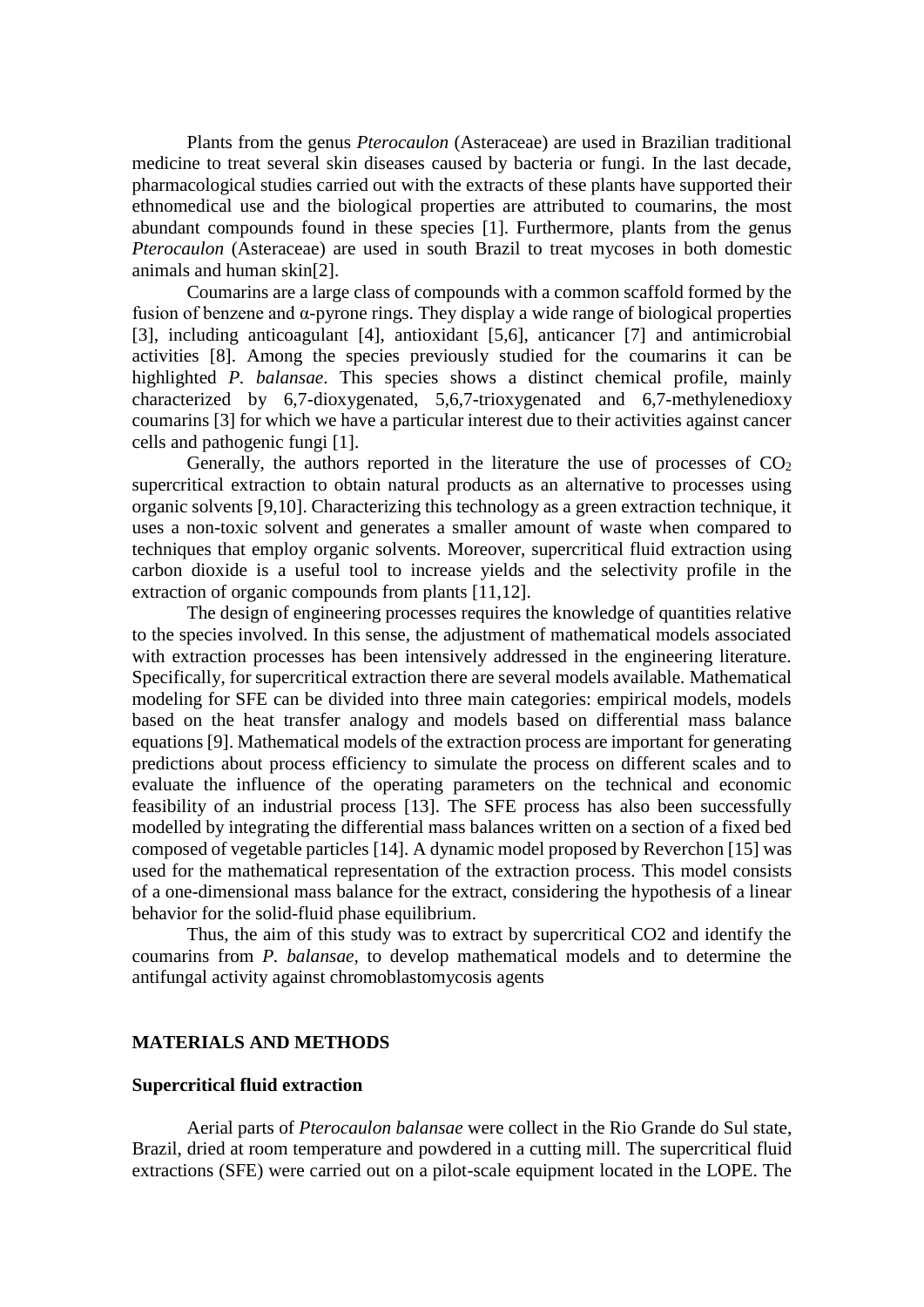pilot unit consists of two cylinders of carbon dioxide (99.9% purity - AirProducts), a highpressure pump responsible for raising the pressure above the critical condition, a condenser located before the pump to ensure that  $CO<sub>2</sub>$  is in the liquid state, avoiding cavitation. In addition, a heat exchanger raises the temperature above the critical condition, an extraction vessel where the vegetable material is placed; a micrometric valve used for solute/solvent separation through system expansion, an extract collection system and a mass flowmeter. The supercritical fluid extractions were performed in an extraction vessel (Waters) with 500 mL capacity, 6.3 cm diameter and 19 cm height.

The investigated conditions were determined according to previous works [3], in order to obtain extracts rich in coumarins using the SFE methodology; four different pressures conditions (90, 120, and 150 bar) at 40 °C, with a 1000 g.h<sup>-1</sup> CO<sub>2</sub> flow rate. Aiming to promote the improvement of the knowledge about the extraction process, the mathematical simulation of the experimental data was performed once the experimental data was retrieved. The experimental mass *versus* time curve was built in triplicate for further mathematical modeling. Samples were collected with time interval of 10 min in order to evaluate the extract mass until the plant exhaustion (extract mass constant after three consecutive measurements).

#### **Mathematical modeling**

In order to fit the experimental data and obtain important mass transfer parameters, the mathematical model used in this work was based in the model developed by Reverchon [15]. It consists of one-dimensional mass balance for the extract, assuming the hypothesis of a linear behavior for the solid-fluid phase equilibrium among other assumptions. The mass balance model was created considering axial dispersion negligible; density and solvent flow rate are constants throughout the bed and assumed the extract as a single pseudo-component. The mass balance is given below (equation 1 and 2).

Fluid phase mass balance:

$$
\frac{\partial C(z,t)}{\partial t} = -v \frac{\partial C(z,t)}{\partial z} - \frac{1-\varepsilon}{\varepsilon} \rho_s \frac{\partial q(z,t)}{\partial t}
$$
(1)

Mass balance in the solid phase:

$$
\frac{\partial q(z,t)}{\partial t} = -k_{TM}[q(z,t) - K \cdot C(z,t)] \tag{2}
$$

The concentration of the extract in the vapor phase is given by the function  $C(z,t)$ and the concentration in the plant is described by the  $q(z,t)$  function. Where v is the interstitial vapor velocity;  $\varepsilon$  is the porosity of the bed;  $k_{TM}$  is the internal mass transfer coefficient;  $\rho_s$  is the specific mass of the plant and *K* is the equilibrium constant between the phases. The model also considers some initial and boundary conditions:  $q(z, 0) = q_0$ and  $C(z, 0) = 0$ ,  $q_0$  is defined by the total amount of extract contained in the solid phase and the  $C(z, 0) = 0$  as a boundary condition. The linear comportment for solid-fluid phase equilibrium is expressed by  $q^*(z,t) = K \cdot C(z,t)$ .

#### **HPLC analyses**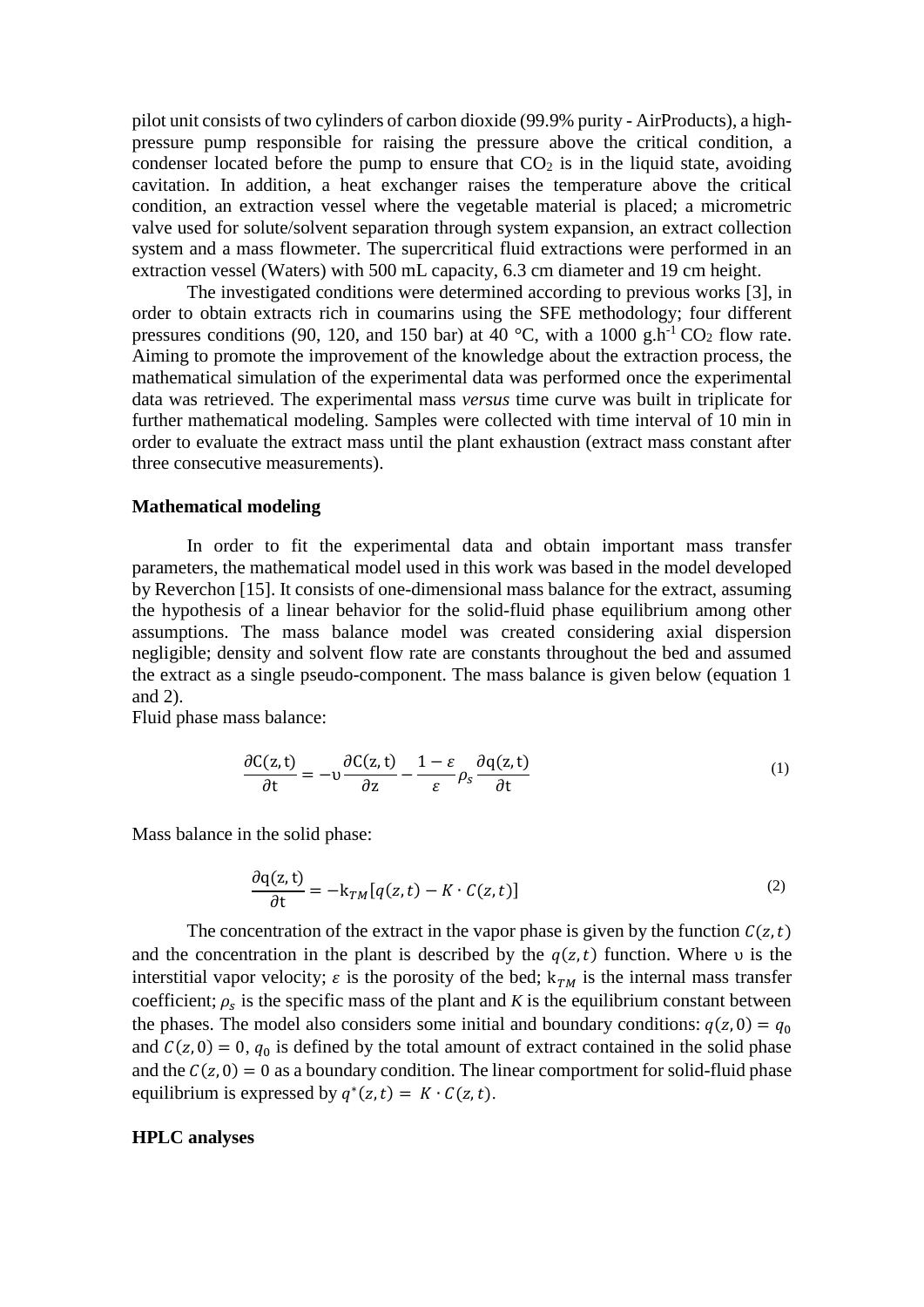The samples were analyzed by high performance liquid chromatography (HPLC), in an apparatus equipped with a UV detector. Phenomenex-C18 Synergi column (150 mm  $\times$  4.6 mm, 4 µm) coupled to a refillable pre-column filled with C18 silica was used. The mobile phase was composed of a gradient of acetic acid 2% (A) and acetonitrile (B). The gradient elution was 17% B in 0.01 min, 17%–20% B in 10 min, 20% B in 15 min, 20%–25% B in 20 min, 25%–27% B in 22 min, 27%–30% B in 25 min, 30%–35% B in 30 min, 35% B in 35 min, 35%–17% B in 40 min. The system operated at flow rate of 1 mL/min, the time for 45 min at 30°C, injection volume of 20 μL and the wavelength adjusted to 327 nm.

#### **Antifungal susceptibility testing**

The extracts were evaluated by the broth macrodilution technique against some chromoblastomycosis agents, as preconized by the Clinical and Laboratory Standards Institute for filamentous fungi.

#### **RESULTS AND DISCUSSION**

The supercritical extraction was carried out using the milled aerial parts of the plant. In the experiments 0.1 kg of material was used. The experiments were finalized when the mass of extract did not change after three successive measurements for each experimental condition. The experimental data of mass extracted by supercritical fluid extraction is showed in Table 1.

|              | Yield (g <sub>extract</sub> /g <sub>plant</sub> ) |                    |              |  |
|--------------|---------------------------------------------------|--------------------|--------------|--|
| Time (min)   | 90 bar                                            | 120 <sub>bar</sub> | 150 bar      |  |
| $\mathbf{0}$ | $\overline{0}$                                    | $\boldsymbol{0}$   | $\mathbf{0}$ |  |
| 10           | 0.0016                                            | 0.0053             | 0.0061       |  |
| 20           | 0.0035                                            | 0.0099             | 0.0092       |  |
| 30           | 0.0056                                            | 0.0132             | 0.0119       |  |
| 40           | 0.0070                                            | 0.0161             | 0.0133       |  |
| 50           | 0.0084                                            | 0.0178             | 0.0142       |  |
| 60           | 0.0099                                            | 0.0187             | 0.0150       |  |
| 70           | 0.0109                                            | 0.0194             | 0.0152       |  |
| 80           | 0.0113                                            | 0.0201             | 0.0155       |  |
| 90           | 0.0117                                            | 0.0208             | 0.0157       |  |
| 100          | 0.0119                                            | 0.0214             | 0.0161       |  |
| 110          | 0.0122                                            | 0.0220             | 0.0161       |  |
| 120          | 0.0123                                            | 0.0226             | 0.0162       |  |
| 130          | 0.0124                                            | 0.0232             | 0.0162       |  |
| 140          | 0.0124                                            | 0.0233             |              |  |
| 150          | 0.0125                                            | 0.0235             |              |  |
| 160          | 0.0125                                            | 0.0235             |              |  |

Table 1. Experimental mass data at each extraction condition.

According to the proposed methodology, the mathematical modeling was performed and the Figure 1 presents the mass of extracts obtained from the extractions of *P. balansae* and the curves associated to each pressure. The required parameters to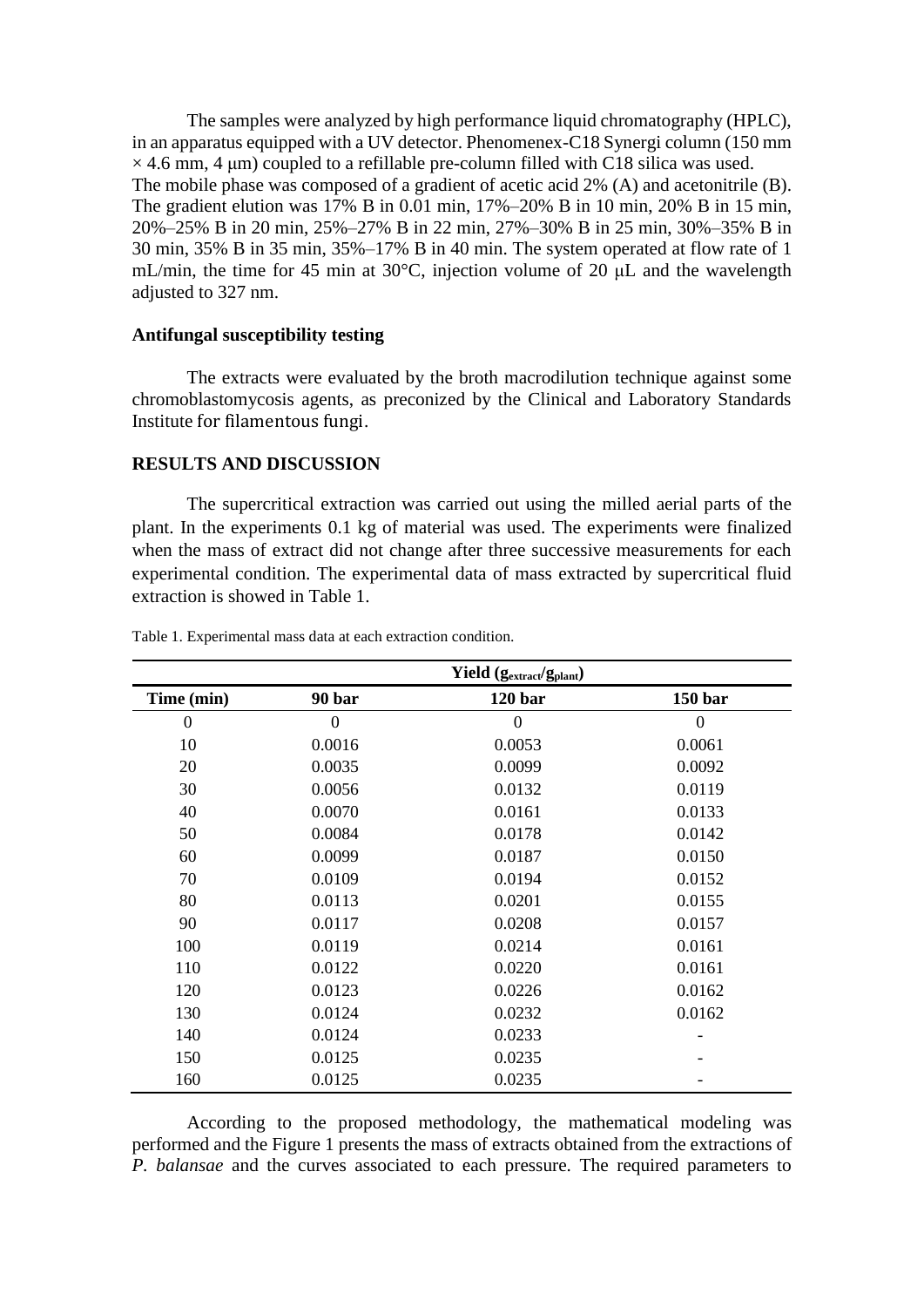| Table 2. Required input data for the mathematical model. |       |                   |  |  |  |  |
|----------------------------------------------------------|-------|-------------------|--|--|--|--|
| Model input data                                         |       |                   |  |  |  |  |
| $\rho_s =$                                               | 1240  | kg/m <sup>3</sup> |  |  |  |  |
| $\rho_f(90 \text{ bar}) =$                               | 485.6 | kg/m <sup>3</sup> |  |  |  |  |
| $\rho_f$ (120 bar) =                                     | 689.4 | kg/m <sup>3</sup> |  |  |  |  |
| $\rho_f(150 \text{ bar}) =$                              | 780.3 | kg/m <sup>3</sup> |  |  |  |  |
| $d =$                                                    | 0.063 | m                 |  |  |  |  |
| $h =$                                                    | 0.19  | m                 |  |  |  |  |
| $\equiv$                                                 | 1000  | g/h               |  |  |  |  |

perform the fitting of the experimental data are shown in Table 2. The estimated parameters values together with the determination coefficient  $(R^2)$  for each method are presented in Table 3.



Figure 1. *Pterocaulon balansae* supercritical fluid extraction curves (mass extract *vs.* time) at three different pressure conditions.

The coefficient of determination represents the adhesion of the model to the experimental data. In relation to this statistical parameter, the simulations are good and representative of the experimental procedures, which means that the mathematical model proposed to represent the extraction process fitted well to the experimental data.

The different orders of magnitude found in the parameters related to mass transfer and chemical equilibrium are in line with the dominant regime of the process at each pressure. The first extraction step is dominated by phase equilibrium and is a faster step characterized by higher values of *K*. Internal mass transfer is a slower step but may also dominate the extraction process, characterized by a value higher  $k_{TM}$  and usually associated with heavier compounds (higher-pressure conditions).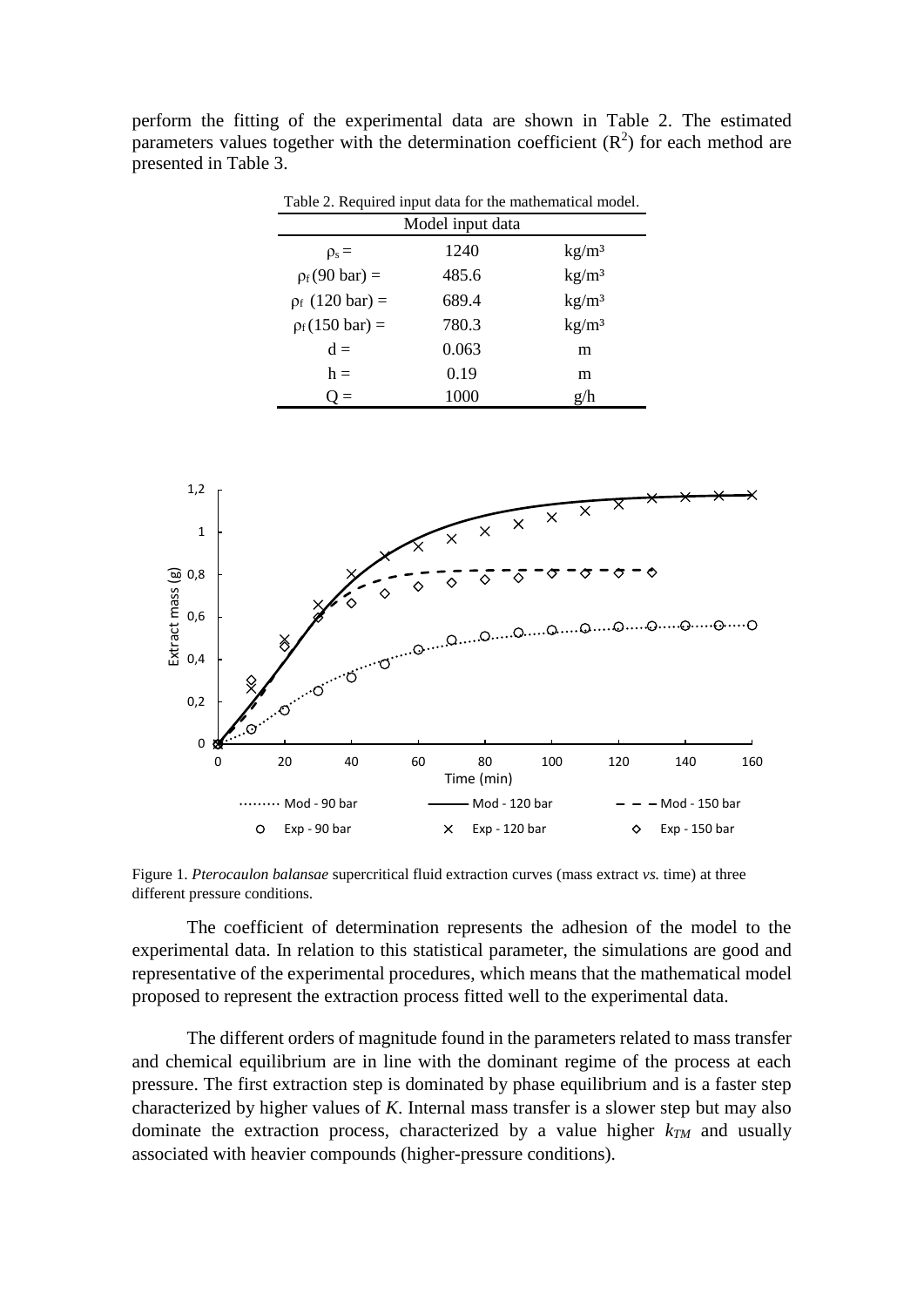|                 | <b>Global yield</b><br>$(g_{\text{extract}}/100g_{\text{plant}})$ | <b>Parameters</b> |             |                |
|-----------------|-------------------------------------------------------------------|-------------------|-------------|----------------|
| <b>Pressure</b> |                                                                   | $k_{TM}(s^{-1})$  | $K(m^3/kg)$ | $\mathbb{R}^2$ |
| 90              | 1.249                                                             | 4.79E-04          | 5.16E-05    | 0.9726         |
| 120             | 2.354                                                             | 8.74E-04          | 9.26E-03    | 0.9868         |
| 150             | 1.622                                                             | 3.24E-03          | $6.60E-03$  | 0.9956         |

Table 3. Parameters obtained through the modeling of supercritical fluid extraction (SFE) data.

The extracts obtained from the aerial parts of *P. balansae* were analyzed by High Performance Liquid Chromatography showing the presence of four main compounds, presented in Figure 2, which were identified as 5-methoxy-6,7-methylenedioxycoumarin (**1**), 7-(2′,3′-epoxy-3′-methyl-3′-butyloxy)-6-methoxycoumarin (**2**), 5-(2′,3′-epoxy-3′ methylbutyloxy)-6,7-methylenedioxycoumarin (**3**), and 5,6-dimethoxy-7-(2′,3′-epoxy-3′-methylbutyloxy)coumarin (**4**), being the last compound the most abundant in all the fractions obtained. The compounds were identified by comparison of HPLC retention time with a standard sample previously isolated from the same plant.



Figure 2. Structures of coumarins from *P. balansae*.

The antifungal activity of the extracts was evaluated in vitro against chromoblastomycosis agents. The results were inconclusive since high standard deviations were obtained. Thus, the experiments will be further repeated.

## **CONCLUSION**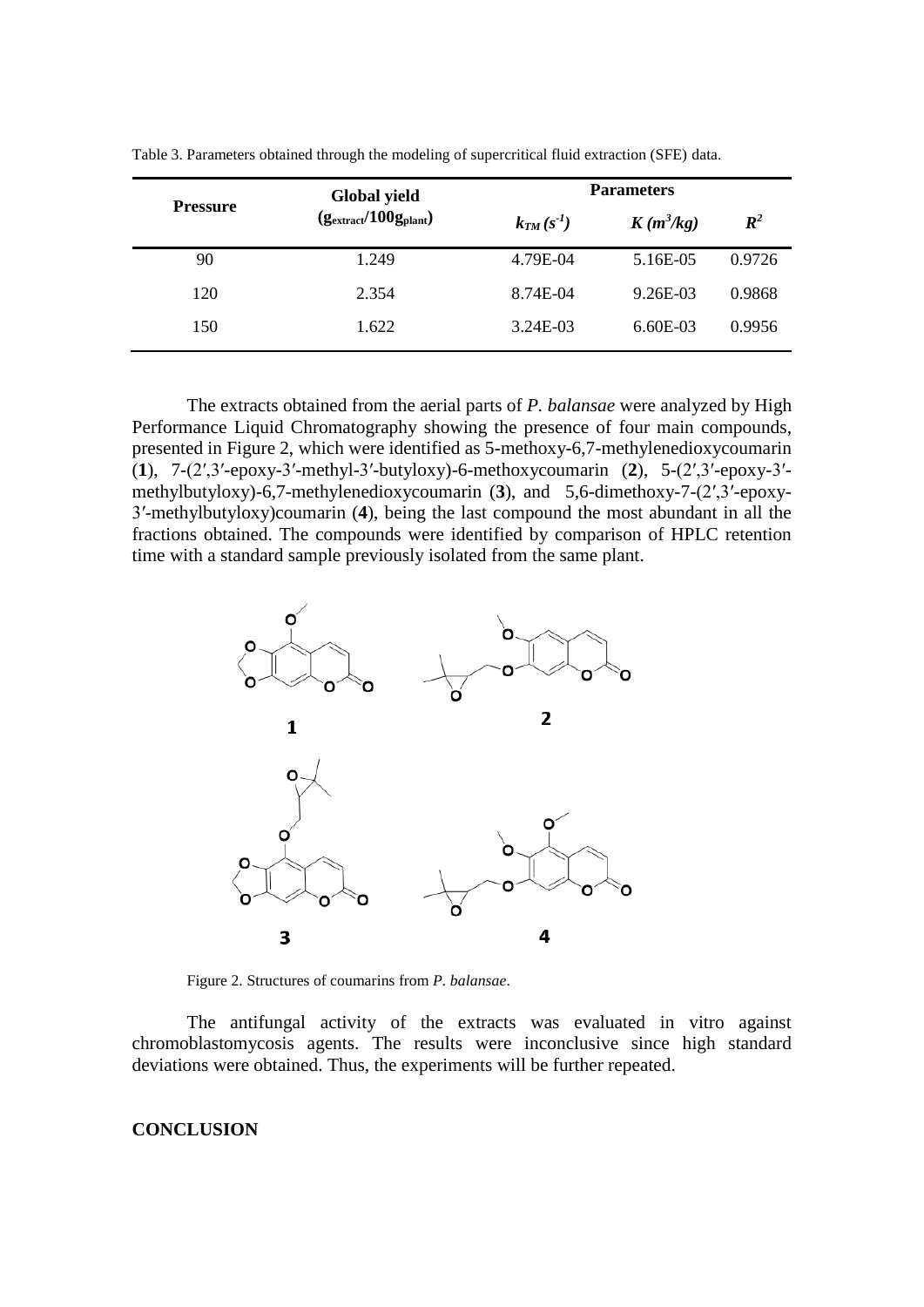The method demonstrated to be efficient in extracting the main coumarins from *P. balansae.* Determination of the values for the adjusted parameters agreed with data in the available literature in terms of order of magnitude. Good results were observed with respect to the simulated extraction curves obtained from the mathematical model when compared with the experimental data. Finally, the evaluation of model parameters in this work could be useful during the scale-up of the extraction process and/or during pilot or industrial operation to evaluate the extraction time required to obtain a given yield at a different temperature.

# **ACKNOWLEDGEMENTS**

The authors are gratefully indebted to CNPq for partial financial support to this work.

### **REFERENCES**

[1] MEDEIROS-NEVES, B., DE BARROS, F.M.C., VON POSER, G. L., TEIXEIRA, H.F. Quantification of coumarins in aqueous extract of *Pterocaulon balansae* (Asteraceae) and characterization of a new compound. Molecules 20, 2015, pp. 18083- 18094.

[2] STEIN A.C., SORTINO, M., AVANCINI, C., ZACCHINO S., VON POSER, G. Ethnoveterinary medicine in the search for antimicrobial agents: antifungal activity of some species of Pterocaulon (Asteraceae). J. Ethnopharmacol. 99, 2005, pp.211-214.

[3] TORRES, F.C., MEDEIROS-NEVES, B., TEIXEIRA, H.F., KAWANOA, D., EIFLER-LIMA, V. L., CASSEL, E., VARGAS, R.M.F., VON POSER, G.L. Supercritical CO2 extraction as a selective method for the obtainment of coumarins from *Pterocaulon balansae* (Asteraceae), Journal of CO2 Utilization 18, 2017, pp. 303–308.

[4] WEIGT, [S.,](https://www.sciencedirect.com/science/article/pii/S0890623811002954#!) HUEBLER, [N.,](https://www.sciencedirect.com/science/article/pii/S0890623811002954#!) STRECKER, [R.,](https://www.sciencedirect.com/science/article/pii/S0890623811002954#!) BRAUNBECK, [T.,](https://www.sciencedirect.com/science/article/pii/S0890623811002954#!) BROSCHARD, [T.H.](https://www.sciencedirect.com/science/article/pii/S0890623811002954#!) Developmental effects of coumarin and the anticoagulant coumarin derivative warfarin on zebrafish (*Danio rerio*) embryos. [Reprod.](https://www.sciencedirect.com/science/journal/08906238) Toxicol. [33,](https://www.sciencedirect.com/science/journal/08906238/33/2) 2012, pp. 133-141.

[5] TORRES, F.C., BRUCKER, N., ANDRADE, S.F., KAWANO, D.F., GARCIA, S.C., VON POSER, G. L., EIFLER-LIMA, V.L. New insights into the chemistry and Aantioxidant activity of coumarins. Curr. Top. Med. Chem. 14 (2014) pp. 2600-2623.

[6] WU, [C.R.,](https://www.sciencedirect.com/science/article/pii/S0308814607001914#!) HUANG, [M.Y.,](https://www.sciencedirect.com/science/article/pii/S0308814607001914#!) LIN, [Y.T.,](https://www.sciencedirect.com/science/article/pii/S0308814607001914#!) JU, [H.Y.,](https://www.sciencedirect.com/science/article/pii/S0308814607001914#!) CHING, [H.](https://www.sciencedirect.com/science/article/pii/S0308814607001914#!) Antioxidant properties of Cortex Fraxini and its simple coumarins. [Food Chem.](https://www.sciencedirect.com/science/journal/03088146) [104,](https://www.sciencedirect.com/science/journal/03088146/104/4) 2007, pp. 1464-1471.

[7] SASHIDHARA, [K.V.,](https://www.sciencedirect.com/science/article/pii/S0960894X10015775#!) KUMAR, [A.,](https://www.sciencedirect.com/science/article/pii/S0960894X10015775#!) KUMAR, [M.,](https://www.sciencedirect.com/science/article/pii/S0960894X10015775#!) SARKAR, [J.,](https://www.sciencedirect.com/science/article/pii/S0960894X10015775#!) SINHA, [S.](https://www.sciencedirect.com/science/article/pii/S0960894X10015775#!) Synthesis and in vitro evaluation of novel coumarin–chalcone hybrids as potential anticancer agents. Bioorg. Med. Chem. Lett. [20,](https://www.sciencedirect.com/science/journal/0960894X/20/24) 2010, pp. 7205-7211.

[8] Appendino, [G.,](https://pubs.acs.org/author/Appendino%2C+Giovanni) Mercalli, [E.,](https://pubs.acs.org/author/Mercalli%2C+Enrico) Fuzzati, [N.,](https://pubs.acs.org/author/Fuzzati%2C+Nicola) Arnoldi, [L.,](https://pubs.acs.org/author/Arnoldi%2C+Lolita) Stavri, [M.,](https://pubs.acs.org/author/Stavri%2C+Michael) Gibbons, [S.,](https://pubs.acs.org/author/Gibbons%2C+Simon) Ballero, [M.,](https://pubs.acs.org/author/Ballero%2C+Mauro) Maxia, [A.](https://pubs.acs.org/author/Maxia%2C+Andrea) Antimycobacterial coumarins from the Sardinian giant fennel (Ferula communis). J. Nat. Prod. 67, 2004, pp 2108–2110.

[9] REVERCHON, E., Supercritical Fluid Extraction and Fractionation of Essential Oils and Related Products. J. Supercrit. Fluids 10, 1997, pp. 1-37.